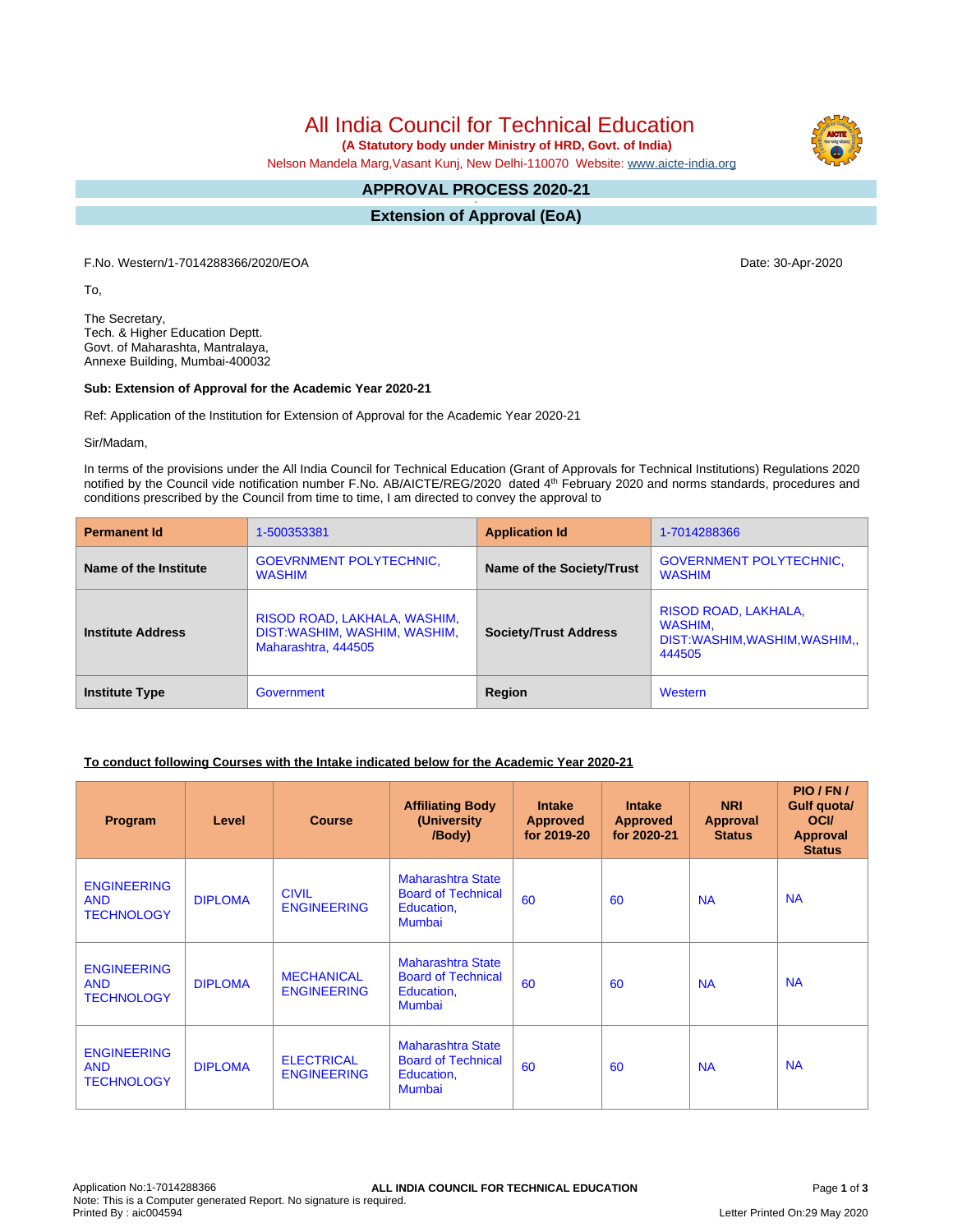| <b>ENGINEERING</b><br><b>AND</b><br><b>TECHNOLOGY</b> | <b>DIPLOMA</b> | <b>ELECTRONICS</b><br><b>AND</b><br><b>TELECOMMUNI</b><br><b>CATIONS</b><br><b>ENGINEERING</b> | <b>Maharashtra State</b><br><b>Board of Technical</b><br>Education,<br>Mumbai | 60 | 60 | <b>NA</b> | <b>NA</b> |
|-------------------------------------------------------|----------------|------------------------------------------------------------------------------------------------|-------------------------------------------------------------------------------|----|----|-----------|-----------|
| <b>ENGINEERING</b><br><b>AND</b><br><b>TECHNOLOGY</b> | <b>DIPLOMA</b> | <b>AUTOMOBILE</b><br><b>ENGINEERING</b>                                                        | Maharashtra State<br><b>Board of Technical</b><br>Education,<br>Mumbai        | 60 | 60 | <b>NA</b> | <b>NA</b> |
| <b>ENGINEERING</b><br><b>AND</b><br><b>TECHNOLOGY</b> | <b>DIPLOMA</b> | <b>INFORMATION</b><br><b>TECHNOLOGY</b>                                                        | Maharashtra State<br><b>Board of Technical</b><br>Education,<br><b>Mumbai</b> | 60 | 60 | <b>NA</b> | <b>NA</b> |

## **It is mandatory to comply with all the essential requirements as given in APH 2020-21 (Appendix 6)**

The Institution/ University is having the following deficiencies as per the online application submitted to AICTE and the same shall be complied within Two year from the date of issue of this EoA

| Deficiencies Noted based on Self Disclosure |                   |  |  |
|---------------------------------------------|-------------------|--|--|
| <b>Particulars</b>                          | <b>Deficiency</b> |  |  |
| 1. Faculty Deficiency                       | Yes               |  |  |
| *Dlogge refer Deficiency Denort for details |                   |  |  |

**\***Please refer Deficiency Report for details

# **Important Instructions**

- 1. The State Government/ UT/ Directorate of Technical Education/ Directorate of Medical Education shall ensure that 10% of reservation for Economically Weaker Section (EWS) as per the reservation policy for admission, operational from the Academic year 2020-21 is implemented without affecting the reservation percentages of SC/ ST/ OBC/ General. However, this would not be applicable in the case of Minority Institutions referred to the Clause (1) of Article 30 of Constitution of India. Such Institution shall be permitted to increase in annual permitted strength over a maximum period of two years beginning with the Academic Year 2020-21
- 2. The Institution offering courses earlier in the Regular Shift, First Shift, Second Shift/Part Time now amalgamated as total intake shall have to fulfil all facilities such as Infrastructure, Faculty and other requirements as per the norms specified in the Approval Process Handbook 2020-21 for the Total Approved Intake. Further, the Institutions Deemed to be Universities/ Institutions having Accreditation/ Autonomy status shall have to maintain the Faculty: Student ratio as specified in the Approval Process Handbook. All such Institutions/ Universities shall have to create the necessary Faculty, Infrastructure and other facilities WITHIN 2 YEARS to fulfil the norms based on the Affidavit submitted to AICTE.
- 3. In case of any differences in content in this Computer generated Extension of Approval Letter, the content/information as approved by the Executive Council / General Council as available on the record of AICTE shall be final and binding.
- 4. Strict compliance of Anti-Ragging Regulation: Approval is subject to strict compliance of provisions made in AICTE Regulation notified vide F. No. 373/Legal/AICTE/2009 dated July 1, 2009 for Prevention and Prohibition of Ragging in Technical Institutions. In case Institution fails to take adequate steps to Prevent Ragging or fails to act in accordance with AICTE Regulation or fails to punish perpetrators or incidents of Ragging, it will be liable to take any action as defined under clause 9(4) of the said Regulation.

**Prof.Rajive Kumar Member Secretary, AICTE**